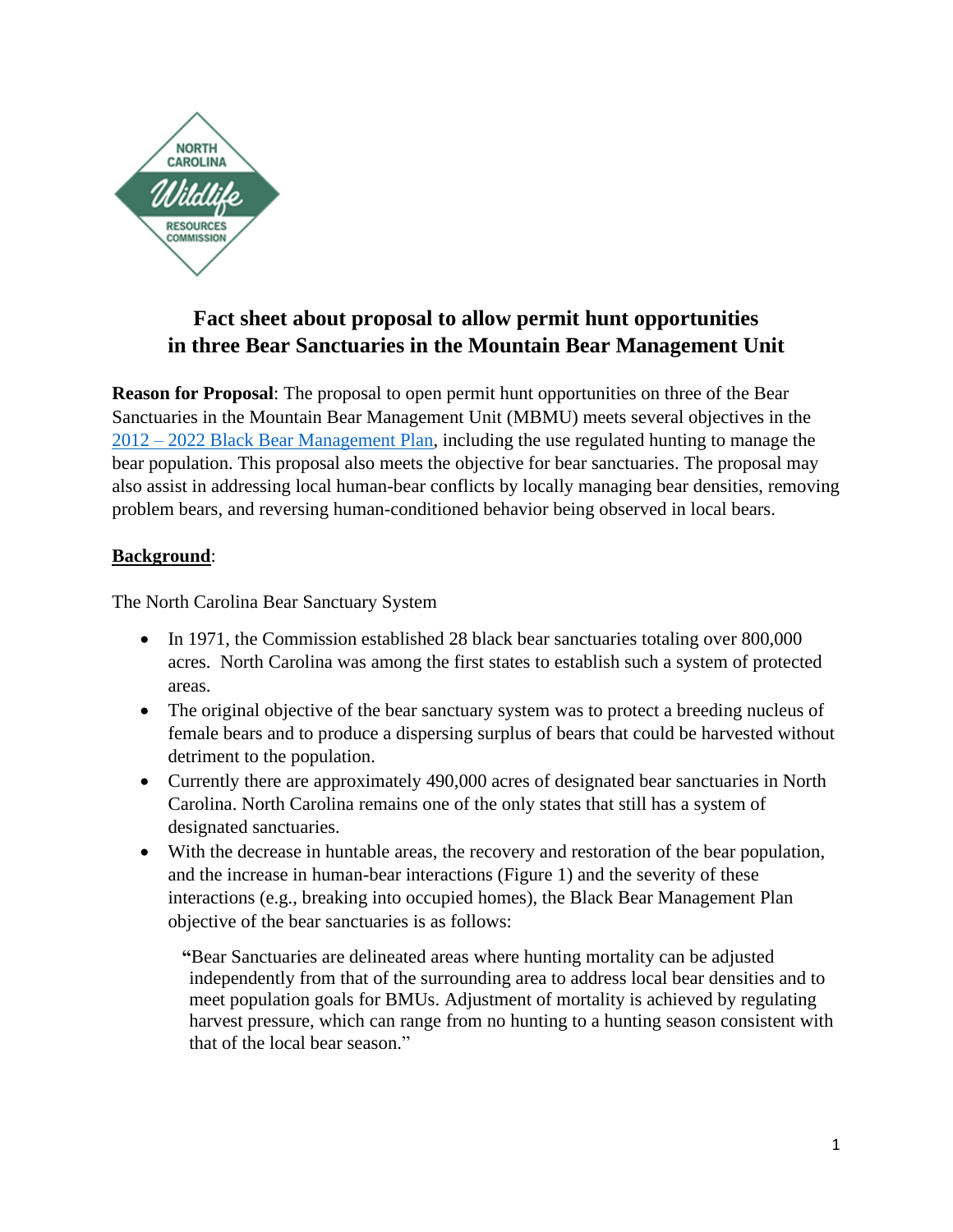- There are currently two bear sanctuaries that have permit hunt opportunities in the MBMU:
	- i) Daniel Boone Bear Sanctuary since 2009
	- ii) Mt. Mitchell Bear Sanctuary since 2006
- The three bear sanctuaries in the proposal are not being completely opened up to bear hunting. A permit will be required, as is required on Daniel Boone and Mt. Mitchell. Commission staff will determine the number of permits available, number of hunting days, and maximum party size for these permit hunts on a site-by-site basis.
- The permit hunts will follow statewide regulations (e.g., bear e-stamp needed to hunt, reporting harvested bear is required, mandatory tooth submission, bag limit=1, minimum weight to take a bear is 75 lbs., cannot take a female with cubs).

## **2012 – [2022 Black Bear Management Plan:](https://www.ncwildlife.org/Portals/0/Learning/documents/Species/Bear/Black%20Bear%20Management%20Plan_2012-2022.pdf)**

1) Black Bear Management Plan Statement of Goal created to meet the present challenges facing responsible management of the bear population:

"Use science-based decision making and biologically-sound management principles to manage black bear populations in balance with available habitats and human expectations to assure long-term existence and hunting opportunities."

2) Black Bear Management Plan Population Objective for the Mountain Bear Management Unit:

"Stabilize the mountain bear population at the current level."

Note: Current level was the estimated bear population in the MBMU in 2012, which was 4,400 to 4,900 bears. This estimate did not include the bear population on the North Carolina side of the Great Smoky Mountains National Park.

Thanks to conservation and management efforts by the Commission since the 1970's, the MBMU bear population recovered from historically low numbers and is now restored.

- 3) In a 2005 survey of the public, a majority (77%) of the public in the MBMU supported the use of regulated hunting for bear population management, if wildlife managers determined it was necessary, and a majority stated they prefer the bear population to remain at current levels (Palmer 2006).
- 4) In August 2018, the Nantahala Ranger District formally requested that the Commission allow permit bear hunting on Panthertown Bear Sanctuary due to thee increase and severity of bear conflicts. This is part of an integrative management approach in which regulated hunting and food storage would be implemented to manage bear populations and bear conflicts.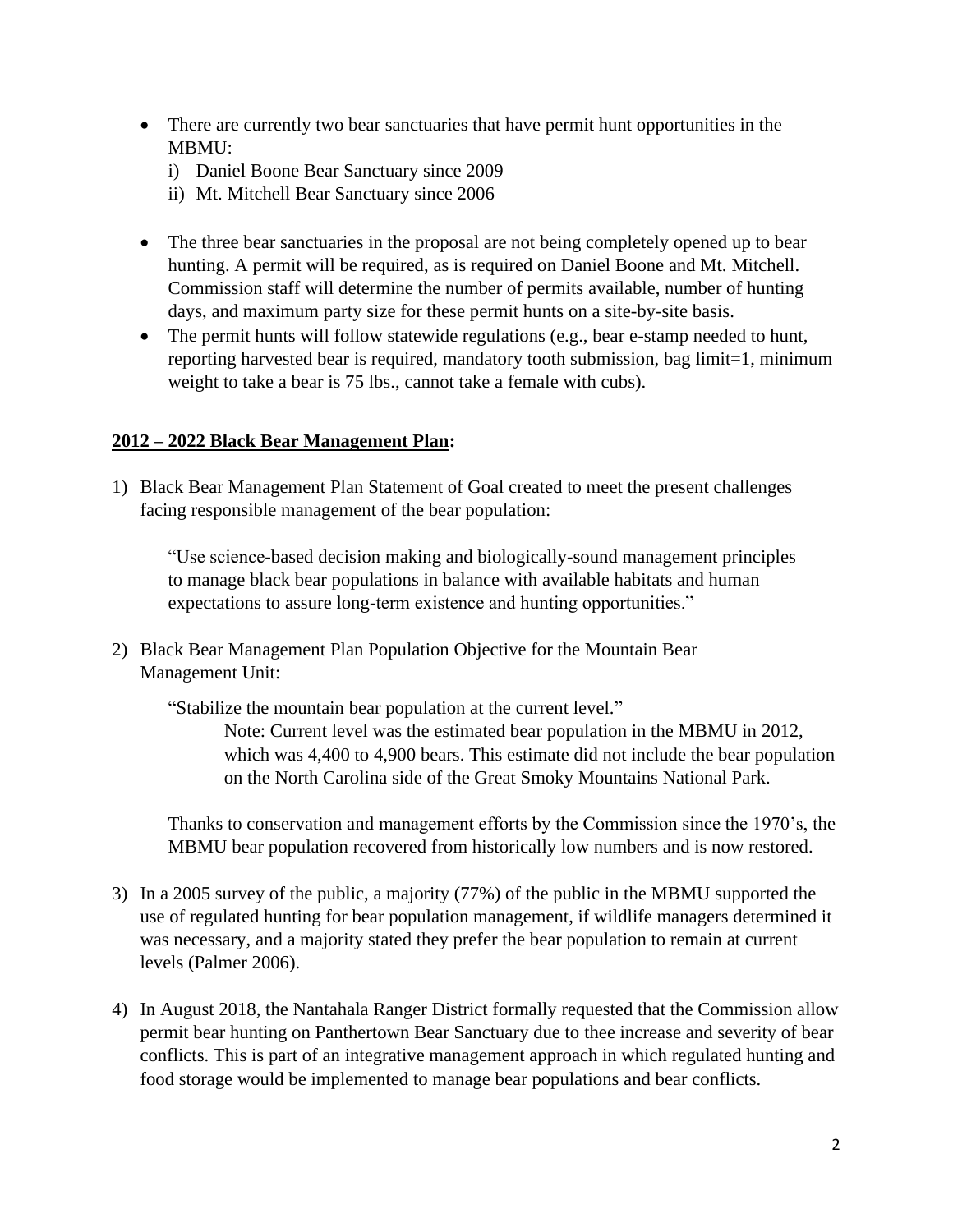- 5) Current status of bear population in the MBMU:
	- Population growth in the MBMU remains robust at an estimated 5-6% annually.
	- The population objective is to stabilize the bear population by reducing growth rate to close to 0%.
	- The estimated bear population has increased to an estimated 7,000-8,000 bears since 2012.
	- Using regulated hunting to achieve and maintain black bear population objectives is Objective #2 in the Black Bear Management Plan.
	- Changes in hunting season structures in the Coastal Bear Management Unit (CBMU) have been successful in reducing depredation kills and human/bear interactions (Figure 1) in the CBMU, as well as achieving the population objective for the CBMU. The population growth in the CBMU had declined to 0% and this growth rate is meeting BBMP population objectives in the CBMU.
	- The Commission contracted with the University of Tennessee Knoxville to estimate the bear population and determine bear densities within the MBMU. Using the results of this research, the Commission was able to verify current population trends and identify areas of high bear densities, which aided in identifying designated bear sanctuaries that could be opened to bear permit hunt opportunities (Figure 2).



Figure 1. Number of human-bear interactions in each of the bear management units from 1992 through 2020. Note: In 2016 the Commission's Human-Wildlife hotline became active and was readily used by the general public.